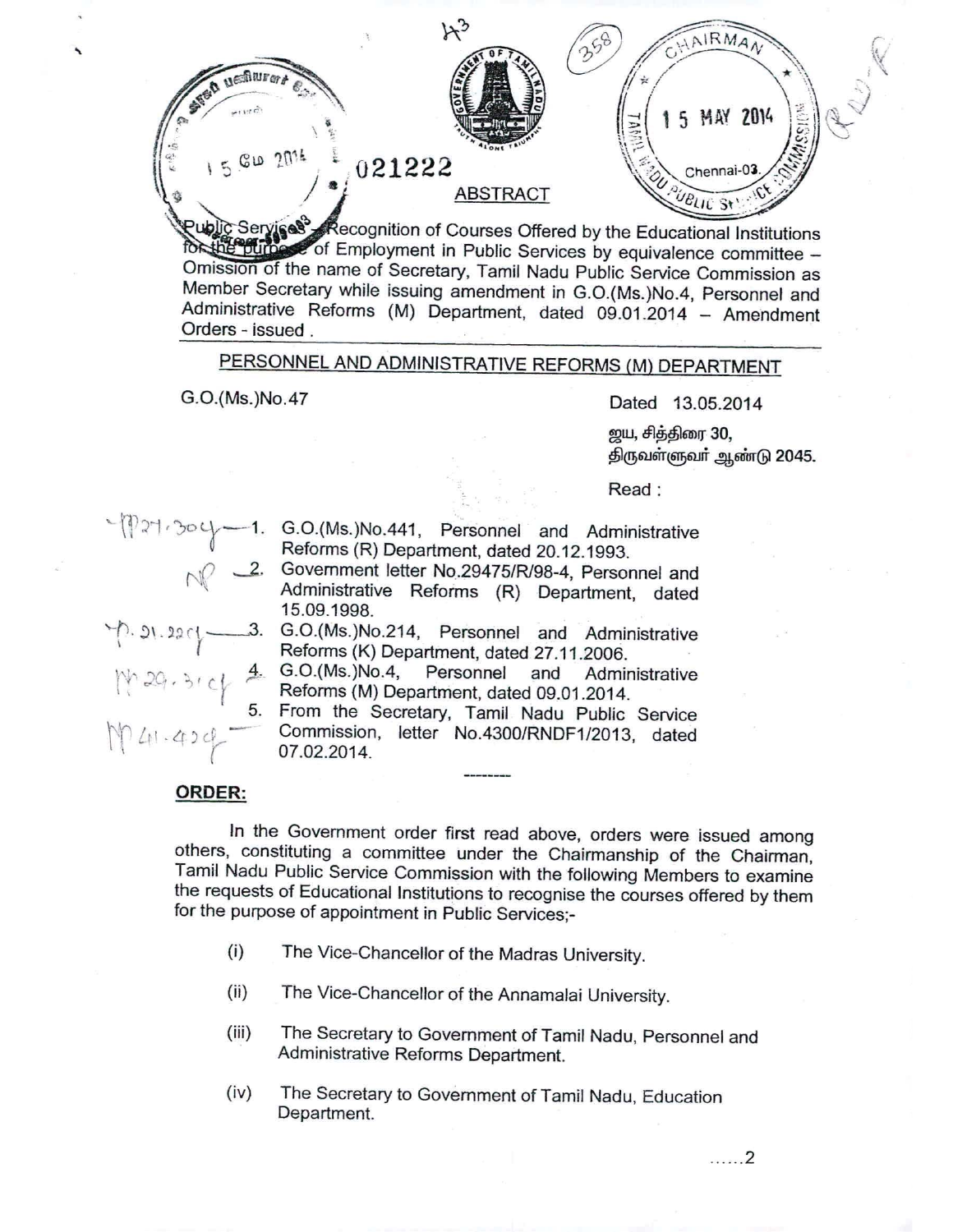(v) The Director of Collegiate Education, Madras.

(vi) The Director of Technical Education, Madras.

2} In G.O. third read above, the Secretary, Tamil Nadu Public Service Commission has also been inducted as the Member-Secretary to the equivalence committee.

3} In G.O. fourth read above, orders were issued inducting three additional members in the equivalence committee viz. The Secretary to Government, School Education Department, The Vice-Chairperson, Tamil Nadu State Council for Higher Education and the Vice-Chancellor of Anna University instead of Vice-Chancellor of Annamalai University.. The name of the Secretary, Tamil Nadu Public Service Commission in the capacity of Member Secretary has not been included in the above said order. Hence the Secretary, Tamil Nadu Public Service Commission has requested to issue an amendment to the above said orders.

4} The Government, after careful consideration, has decided to accept the proposal of the Secretary, Tamil Nadu Public Service Commission. Accordingly the Govemment direct that the following amendment be issued to the Government order first read above.

## **AMENDMENT**

For the entries in para 2 of G.O.(Ms.}No.441, Personnel and Administrative Reforms (R) Department, dated 20.12.1993, as amended by G.O. (Ms.)No.214, Personnel and Administrative Reforms (K) Department, dated 27.11.2006 and G.O.(Ms.)No.4, Personnel and Administrative Reforms (M) Department, dated 09.01.2014, the following entries shall be substituted, namely:-

- "(i) The Secretary to Government, Personnel and Administrative Reforms Department.
- (ii) The Secretary to Government, School Education Department.
- (iii) The Secretary to Government, Higher Education Department.
- (iv) The Vice-Chairperson, Tamil Nadu State Council for Higher Education.
- (v) The Vice-Chancellor of University of Madras.
- (vi) The Director of Collegiate Education, Chennai.
- (vii) The Director of Technical Education, Chennai.
- (viii) The Vice-Chancellor of Anna University.

*I*